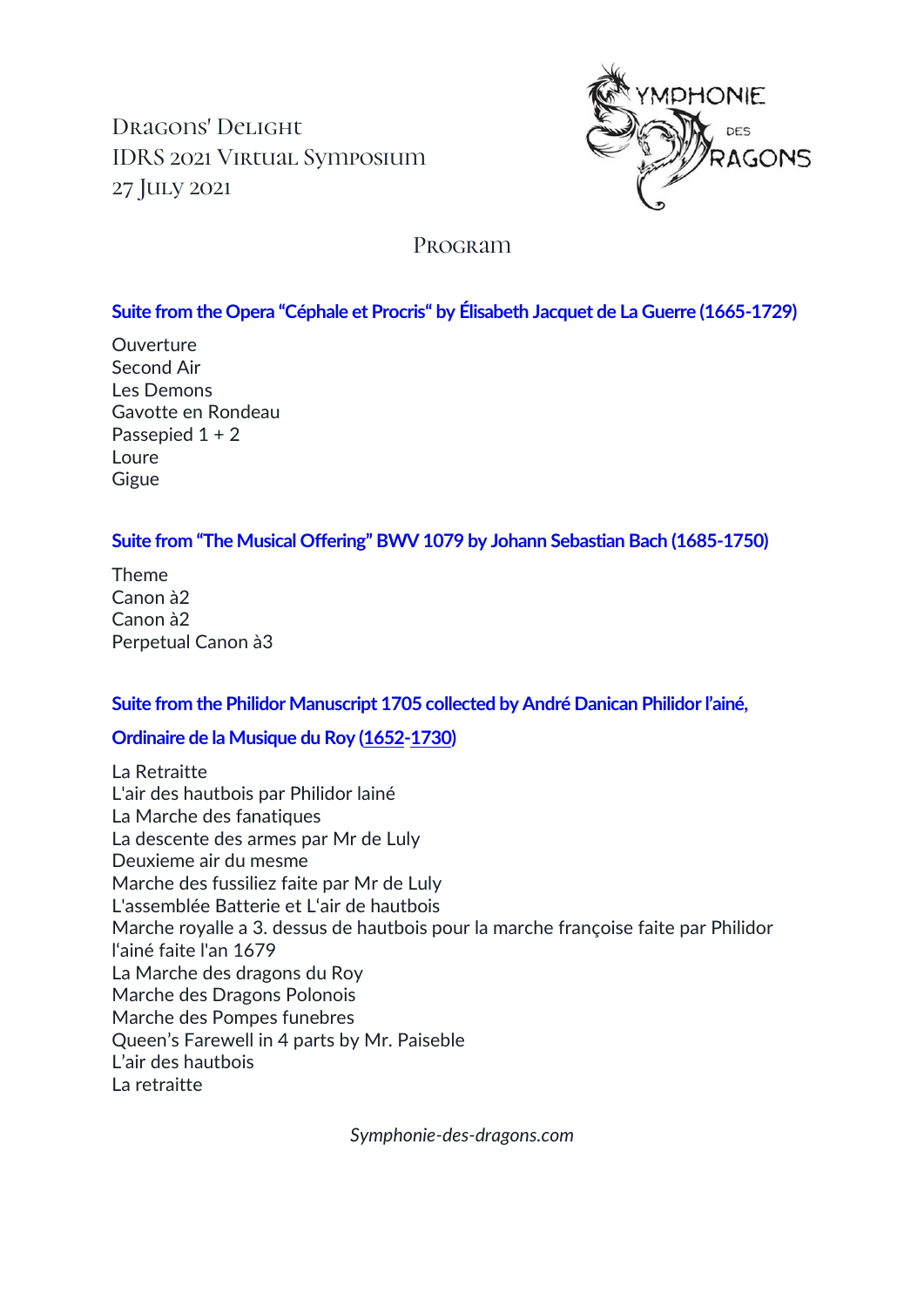# Ensemble and Instruments

Recorder in C:

Dagmar Nilles – Early Baroque anonymous copy by Andreas Schwob ( --Switzerland) Ursula Vogt – Boekhout copy by Thomas M. Prescott (New York)

Recorder in F:

Beate Bartelmeß -- Stanesby Jr. copy by Friedrich von Huene (Boston) Wolfgang Dey – P. Bressan copy by Jürgen Meyenburg (Germany) Arie Hordijk -- J.C. Denner copy by Friedrich von Huene Jeanine Krause – Stanesby Jr. copy by Friedrich von Huene Gabi Vogel – Denner copy by Mollenhauer (Germany) Ursula Vogt – Stanesby copy by Hans Schimmel (Amsterdam) Eduard Wesly -- by Peter van der Poel (Netherlands)

Oboe in C:

Jeanine Krause -- Stanesby Jr. copy by Wolfgang Kube (Berlin) Beate Bartelmeß -- Stanesby Jr. copy by Marcel Ponseele (Belgium) Antonello Cola -- Stanesby Jr. copy by Alberto Ponchio (Italy) Wolfgang Dey – Bradbury copy by Bernhard Schermer (Switzerland) Dagmar Nilles -- Stanesby Jr. copy by Marcel Ponseele Naomi Sladdin -- Stanesby Jr. copy by Marcel Ponseele Gabi Vogel -- Stanesby Jr. copy by Marcel Ponseele

Haute-Contre in A:

Antonello Cola – Adapted Eichentopf copy by Alfredo Bernardini (Italy), Marcel Ponseele and Chrstine Dobmeier (Wiesbaden) Wolfram Schweickhardt – Adapted Eichentopf copy by Marcel Ponseele

Taille in F:

Eduard Wesly - Anonymous early  $18<sup>th</sup>$  Century copy by Marcel Ponseele Wolfram Schweickhardt -- Anonymous early 18th Century copy by Marcel Ponseele Gabi Vogel -- Anonymous early 18<sup>th</sup> Century copy by Marcel Ponseele

Bassoon:

Victor Gutu -- Eichentopf copy by Peter de Koningh (Netherlands) Clemens Schlemmer – HKICW (Waterhouse collection) copy by Guntram Wolf (Germany) Ursula Vogt – HKICW copy by Guntram Wolf Arie Hordijk – HKICW copy by Guntram Wolf

Baroque Guitar and Theorbo:

Yoshio Takayanagi – Theorbo: Matteo Sellas copy by Mathias Durvy (Paris) Baroquegitarre: Matteo Sellas copy by Lourdes Uncilla (Madrid)